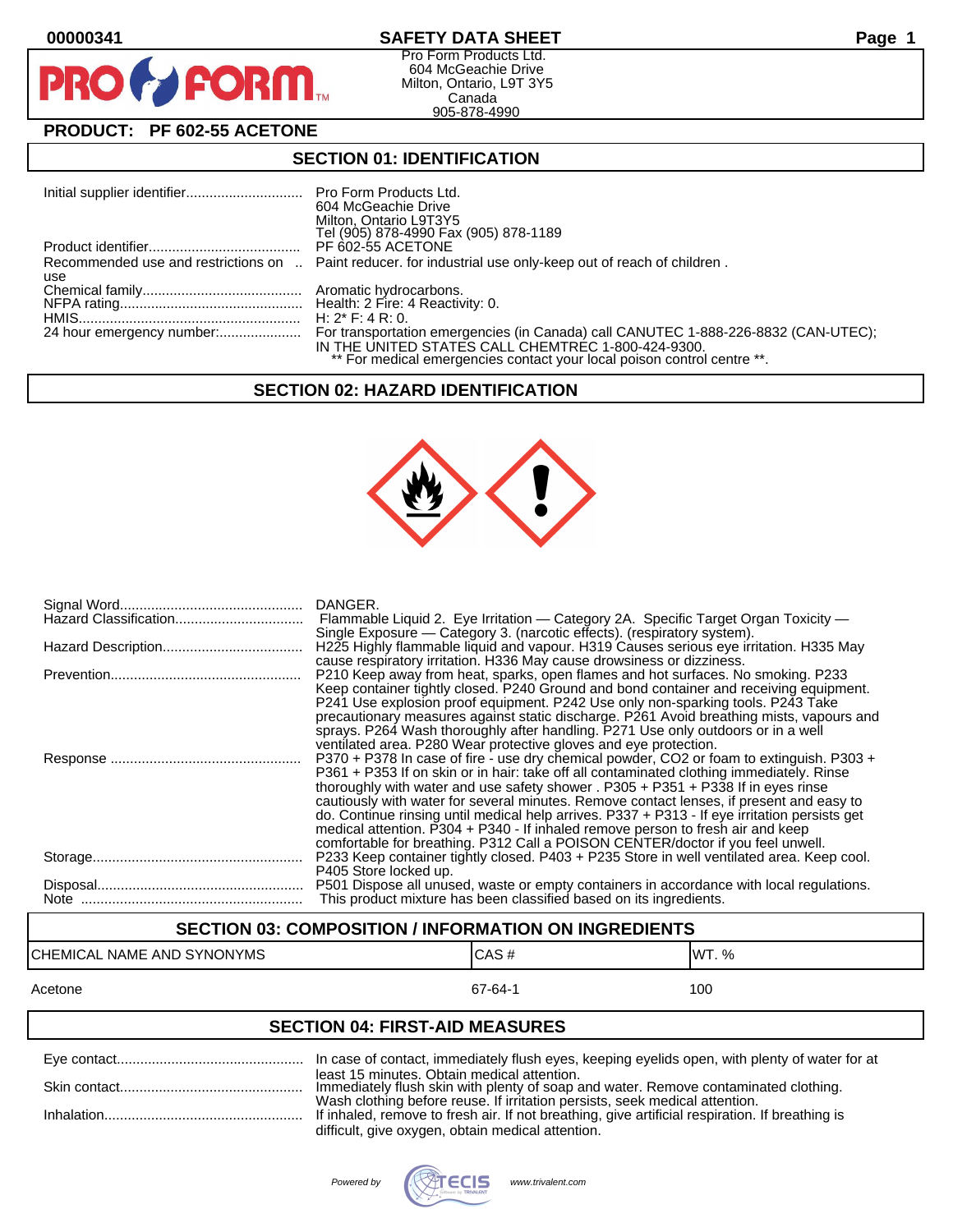#### **SECTION 04: FIRST-AID MEASURES** Ingestion.................................................... If swallowed, rinse mouth and give a glass of water. Do not induce vomiting as there is danger of pulmonary aspiration. Never give anything by mouth to an unconscious person or who has convulsions. See a doctor. If spontaneous vomiting occurs have victim lean forward with head down to prevent aspiration of fluid into the lŭngs. Never give anything by mouth to an unconscious person. Most important symptoms and effects, ..... Acetone is a serious eye irritant that can cause reversible damage to the cornea. It is whether acute or delayed slightly irritating to the skin. Symptoms may include stinging, tearing, redness, swelling, and blurred vision. High vapour concentrations may be irritating to the respiratory tract. Vapors have a narcotic effect and may cause headache, fatigue, dizziness and nausea. Following repeated or prolonged contact, this product has a degreasing effect on the skin. It can cause redness, flaking and cracking. Immediate medical attention and special . In case of shortness of breath give oxygen. Keep victim warm. Keep victim under<br>treatment needed, if necessary observation. Symptoms may be delayed. treatment needed, if necessary observation. Symptoms may be delayed. Treat victims symptomatically. The main hazard from ingestion is aspiration of the liquid into the lungs producing chemical pneumonitis. In the event of an incident involving this product ensure that medical authorities are provided a copy of this safety data sheet.

#### **SECTION 05: FIRE-FIGHTING MEASURES**

| Suitable and unsuitable extinguishing<br>media                                                                     | "Alcohol" foam, CO2, dry chemical. In cases of larger fires, water spray should be used.                                                                                                                                                                                                                                                                                              |
|--------------------------------------------------------------------------------------------------------------------|---------------------------------------------------------------------------------------------------------------------------------------------------------------------------------------------------------------------------------------------------------------------------------------------------------------------------------------------------------------------------------------|
| Special protective equipment and<br>precautions for fire-fighters                                                  | Firefighter should be equipped with self-contained breathing apparatus and full protective<br>clothing to protect against potentially toxic and irritating fumes. Cool fire-exposed<br>containers with cold water spray. Heat will cause pressure buildup and may cause<br>explosive rupture. Keep run-off water from entering sewers and other waterways. Dike for<br>water control. |
| Unusual fire / explosion hazards                                                                                   | Extremely flammable. Vapours may be heavier than air. May travel long distances along<br>the ground before igniting and flashing back to vapour source.                                                                                                                                                                                                                               |
| Specific hazards arising from the<br>hazardous product, such as the nature of<br>any hazardous combustion products | Oxides of carbon (CO, CO2).                                                                                                                                                                                                                                                                                                                                                           |

#### **SECTION 06: ACCIDENTAL RELEASE MEASURES**

| Methods and materials for containment<br>and cleaning up               |                                                                                                                                                                                                                                                                                                                                                                                                                                                                                                                                     |
|------------------------------------------------------------------------|-------------------------------------------------------------------------------------------------------------------------------------------------------------------------------------------------------------------------------------------------------------------------------------------------------------------------------------------------------------------------------------------------------------------------------------------------------------------------------------------------------------------------------------|
|                                                                        | Ventilate. Eliminate all sources of ignition. Avoid all personal contact. Evacuate all non-essential personnel. Contain the spill. Prevent runoff into drains, sewers, and other<br>waterways. Absorb with earth, sand, or another dry inert material. Spilled material and                                                                                                                                                                                                                                                         |
| Personal precautions, protective<br>equipment and emergency procedures | water rinses are classified as chemical waste, and must be disposed of in accordance with<br>current local, provincial, state, and federal regulations.<br>Isolate area and keep unauthorized people away. Do not walk through spilled material.<br>Wear recommended protective equipment. Ventilate. Open windows and doors to allow<br>air circulation. Dike area to prevent spreading. The use of absorbent socks or spill pillows<br>may be required. Stop leak if safe to do so. Prevent runoff into drains, sewers, and other |
|                                                                        | waterways. Use non-sparking tools and equipment to pick up the spilled material.                                                                                                                                                                                                                                                                                                                                                                                                                                                    |

## **SECTION 07: HANDLING AND STORAGE**

Precautions for safe handling.................... Keep away from heat, sparks, and open flame. Avoid all skin contact and ventilate adequately, otherwise wear an appropriate breathing apparatus. Avoid breathing vapours or mist. Always adopt precautionary measures against build-up of static which may arise from appliances, handling and the containers in which product is packed. Ground handling equipment. Handle and open container with care. Employees should wash hands and face before eating or drinking. Conditions for safe storage, including any Store away from all sources of heat and ignition. Keep container closed when not in use. Store away from oxidizing and reducing materials. Store away from sunlight.

## **SECTION 08: EXPOSURE CONTROLS / PERSONAL PROTECTION**

| <b>IINGREDIENTS</b> | ACGIH TLV<br><b>TWA</b>            | STEL    | <b>OSHA PEL</b><br><b>IPEL</b> | STEL            | <b>NIOSH</b><br><b>IREL</b> |
|---------------------|------------------------------------|---------|--------------------------------|-----------------|-----------------------------|
| Acetone             | 250 ppm TLV                        | 500 ppm | mqq 000, l                     | Not established | $250$ ppm                   |
|                     | CA ON: 500ppm (TWA); 750ppm (STEL) |         |                                |                 |                             |

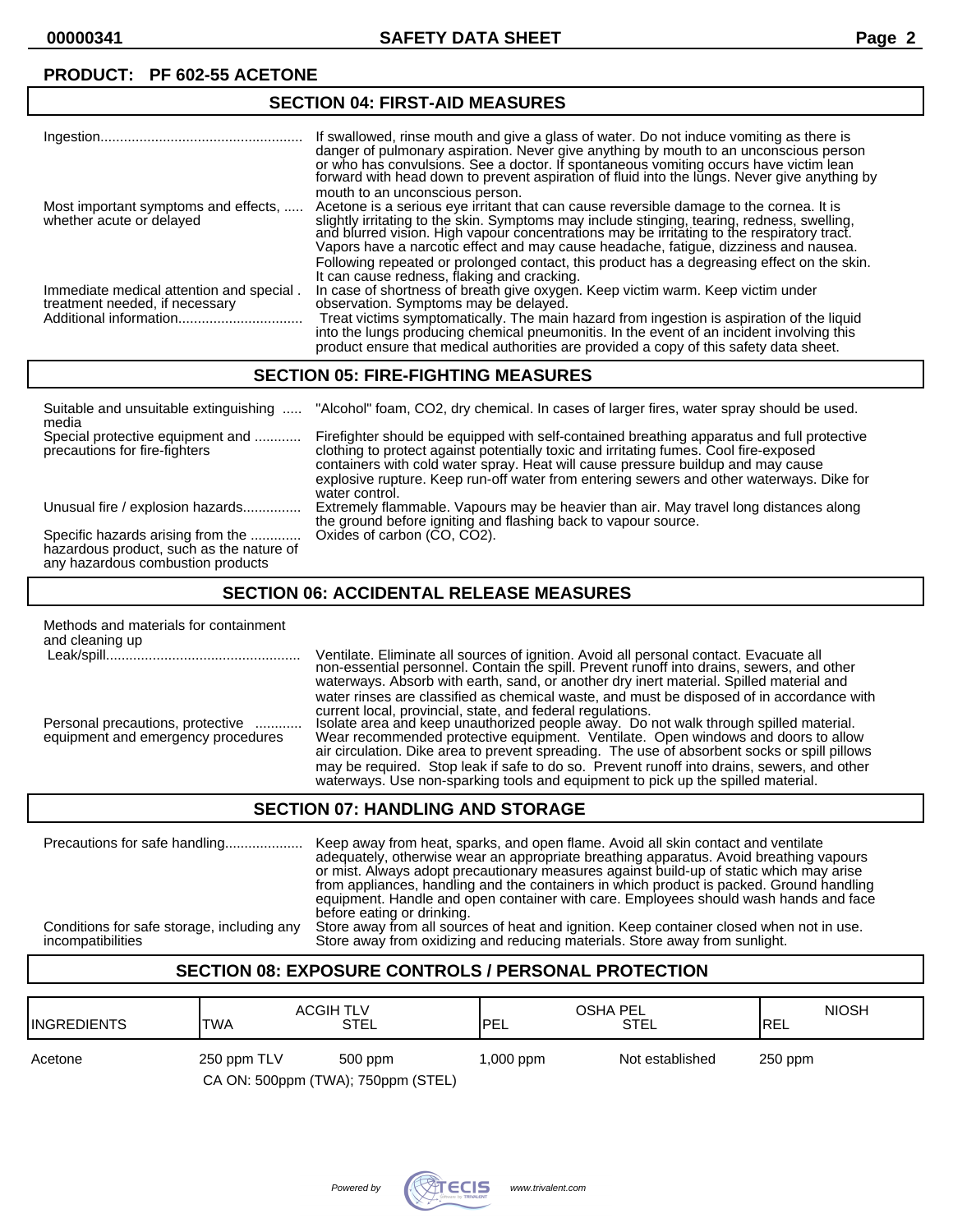## **SECTION 08: EXPOSURE CONTROLS / PERSONAL PROTECTION**

| Appropriate engineering controls | Provide natural or mechanical ventilation to control exposure levels below airborne<br>exposure limits. Local mechanical exhaust ventilation should be used at sources of air<br>contamination, such as open process equipment, or during purging operations, to capture gases and fumes that may be emitted. Standard reference sources regarding industrial<br>ventilation (ie. ACGIH industrial ventilation) should be consulted for quidance about<br>adequate ventilation. Explosion-proof exhaust ventilation. |
|----------------------------------|----------------------------------------------------------------------------------------------------------------------------------------------------------------------------------------------------------------------------------------------------------------------------------------------------------------------------------------------------------------------------------------------------------------------------------------------------------------------------------------------------------------------|
|                                  | Local exhaust ventilation is recommended. An air-purifying particulate/organic vapour cartridge respirator is required anytime inhalation of vapour above the exposure limit is<br>possible                                                                                                                                                                                                                                                                                                                          |
|                                  | Wear eye protection if there is a risk of splashing. The selection of this equipment depends<br>on the nature of the work to be performed and, if applicable, the type of respirator used.                                                                                                                                                                                                                                                                                                                           |
|                                  | Wear skin protection equipment. The selection of skin protection equipment depends on the nature of the work to be performed. The following gloves are recommended :. Butyl                                                                                                                                                                                                                                                                                                                                          |
|                                  | rubber gloves. Ethyl vinyl alcohol laminate (EVAL).<br>Wear adequate protective clothes.<br>Safety boots per local regulations.<br>Emergency showers and eye wash stations should be available. Employees should wash<br>their hands and face before eating, drinking, or using tobacco products.                                                                                                                                                                                                                    |

## **SECTION 09: PHYSICAL AND CHEMICAL PROPERTIES**

| Appearance/Physical state                      | Liquid.                              |
|------------------------------------------------|--------------------------------------|
|                                                | Clear, colourless.                   |
|                                                | Pungent odour. Fruity odour.         |
|                                                | 50 ppm.                              |
|                                                | 7.                                   |
| Melting / Freezing point (deg C)               | $-94^{\circ}$ C (-137 $^{\circ}$ F). |
| Initial boiling point / boiling range (deg C). | 56°C (133 F).                        |
|                                                | -18°C (0°F) Closed Cup.              |
|                                                | 11.6.                                |
| Flammability (solids and gases)                | Flammable liquid.                    |
| Upper flammable limit (% vol)                  | 12.6.                                |
| Lower flammable limit (% vol)                  | 2.6.                                 |
| Vapour pressure (mm Hg)                        | >181 mm Hg @ 20C.                    |
|                                                | 2.0.                                 |
| Relative Density (Specific Gravity)            | 0.792.                               |
|                                                | 6.61. lbs/USG.                       |
|                                                | In Water:. Complete.                 |
| Partition coefficient - n-octanol/water        | Not available.                       |
| Auto ignition temperature (deg C)              | 465°C (869°F).                       |
| Decomposition temperature                      | Not available.                       |
|                                                | Dynamic:. 0.32 mPas @ 20C.           |
|                                                | 100.                                 |
|                                                | Exempt.                              |

## **SECTION 10: STABILITY AND REACTIVITY**

| Possibility of hazardous reactions<br>Conditions to avoid, including static<br>discharge, shock or vibration<br>Incompatible materails | Product is stable; hazardous polymerization will not occur. Avoid heat, sparks and flames.<br>Stable at normal temperatures and pressures.<br>Hazardous polymerization will not occur.<br>Keep away from heat. Incompatible with strong oxidizers.<br>Acetone may ignite or react violently with strong oxidizing agents, such as chromic acid,<br>chromium trioxide, chromyl chloride, hot nitric acid, potassium permanganate (in an<br>alkaline medium), or peroxides. Strong acids. Strong bases. Strong oxidizers. Aldehydes.<br>Ammonia. Peroxides. Reducing agents. Acetone reacts violently with chlorinated<br>hydrocarbons such as chloroform in the presence of a strong base. Acetone is not<br>corrosive to metals but degrades many plastics including nitrile rubber, polyvinyl chloride,<br>polyvinyl alcohol, Viton ®, and acrylic resins and cellulose derivatives for which acetone is |
|----------------------------------------------------------------------------------------------------------------------------------------|-----------------------------------------------------------------------------------------------------------------------------------------------------------------------------------------------------------------------------------------------------------------------------------------------------------------------------------------------------------------------------------------------------------------------------------------------------------------------------------------------------------------------------------------------------------------------------------------------------------------------------------------------------------------------------------------------------------------------------------------------------------------------------------------------------------------------------------------------------------------------------------------------------------|
|                                                                                                                                        | used.                                                                                                                                                                                                                                                                                                                                                                                                                                                                                                                                                                                                                                                                                                                                                                                                                                                                                                     |
| Hazardous decomposition products                                                                                                       | By fire: Oxides of carbon (CO,CO2). Dense black smoke. Thermal decomposition: carbon<br>monoxide, carbon dioxide. The pyrolysis of acetone leads to the formation of ketene, a<br>highly reactive and unstable compound.                                                                                                                                                                                                                                                                                                                                                                                                                                                                                                                                                                                                                                                                                  |

## **SECTION 11: TOXICOLOGICAL INFORMATION**

| <b>INGREDIENTS</b> | <b>LC50</b>               | LD <sub>50</sub>       |
|--------------------|---------------------------|------------------------|
| Acetone            | 50,100 mg/m3 8 hours, rat | 5,800 mg/kg (rat oral) |
|                    |                           |                        |

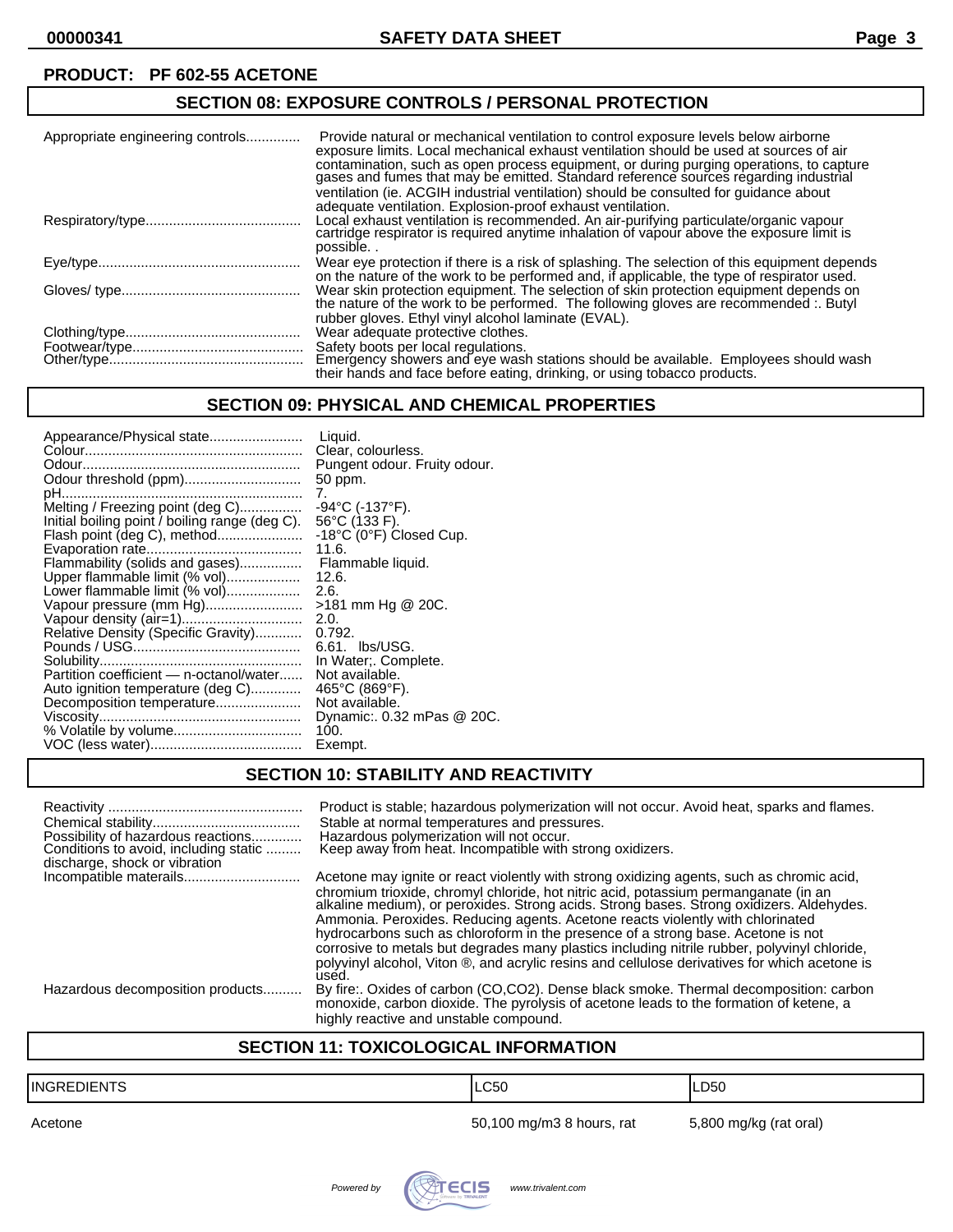## **SECTION 11: TOXICOLOGICAL INFORMATION**

| Acute Toxicity Estimate (ATE)<br>Symptoms related to the physical, chemical<br>and toxicological characteristics | ATE mix (oral): . 5800 mg/kg. ATE mix (dermal): . 15715 mg/kg.<br>Eye contact. Skin contact. Inhalation.                                                                                                                                                                                                                                                                                                                                  |
|------------------------------------------------------------------------------------------------------------------|-------------------------------------------------------------------------------------------------------------------------------------------------------------------------------------------------------------------------------------------------------------------------------------------------------------------------------------------------------------------------------------------------------------------------------------------|
|                                                                                                                  | Excessive vapours may cause nasal and respiratory tract irritation. Inhalation of higher<br>concentration may result in central nervous system depression and unconsiousness.<br>Causes eye irritation. Can cause tearing, reddening and swelling. May cause temporary<br>corneal dámage. May cause drying or flaking of the skin. Ingestion may cause adverse<br>health effects.                                                         |
|                                                                                                                  | Breathing high concentrations of vapour may cause anesthetic effects and serious health<br>effects. Prolonged or repeated skin contact may cause drying or cracking of skin.<br>Intentional misuse by deliberately concentrating and inhaling this product may be harmful<br>or fatal.                                                                                                                                                    |
| Sensitizing capability of material                                                                               | ACGIH Evaluation: Non-classifiable substance as carcinogenic to humans (group A4).<br>No data on reproductive effects were found in the literature sources consulted.<br>The data does not allow for an adequate assessment of the mutagenic effect.<br>Despite widespread use, no case of skin sensitization has been found in the literature. No<br>information regarding respiratory sensitization was found in the literature sources |
| Specific Target Organ Toxicity                                                                                   | consulted.<br>May cause drowsiness or dizziness. May cause respiratory irritation.                                                                                                                                                                                                                                                                                                                                                        |

#### **SECTION 12: ECOLOGICAL INFORMATION**

#### **SECTION 13: DISPOSAL CONSIDERATIONS**

Information on safe handling for disposal . Empty containers must be handled with care due to product residue. Do not heat or cut and methods of disposal, including any empty containers with electric or gas torch. Dispose of as an industrial waste in a manner and methods of disposal, including any empty containers with electric or gas torch. Dispose of as an industrial waste in a manne<br>contaminated packaging acceptable to good waste management practice and in accordance with ap provincial/State or federal regulations.

#### **SECTION 14: TRANSPORT INFORMATION**

|                              | UN1090 - ACETONE - Class 3 - PG II - this product meets the criteria for Limited Quantity                                                                        |
|------------------------------|------------------------------------------------------------------------------------------------------------------------------------------------------------------|
|                              | Exemptions when packaged in containers less than 1 Litre.<br>172.101 for additional non-bulk packaging requirements.                                             |
| IATA Classification (Air)    | UN1090 - ACETONE - Class 3 - PG II. Limited Quantity. Do not ship by air without<br>checking appropriate IATA regulations.                                       |
| IMDG Classification (Marine) | UN1090 - ACETONE - Class 3 - PG II. Limited Quantity. Check IMDG regulations for<br>limited quantity exemptions.                                                 |
|                              | No.                                                                                                                                                              |
|                              | In accordance with Part 2.2.1 of the Transportation of Dangerous Goods Regulations (July<br>2, 2014) - we certify that classification of this product is correct |

#### **SECTION 15: REGULATORY INFORMATION**

| <b>SARA Title III</b>                             | On Domestic Substances List (DSL).<br>All components are listed.<br>This product is considered hazardous under the OSHA Hazard Communication Standard.                          |
|---------------------------------------------------|---------------------------------------------------------------------------------------------------------------------------------------------------------------------------------|
| Section 302 - extremely hazardous                 | None.                                                                                                                                                                           |
| substances<br>Section 311/312 - hazard categories | Immediate health, delayed health, fire hazard.<br>None.                                                                                                                         |
| EPA hazardous air pollutants (HAPS)               | None.                                                                                                                                                                           |
| 40CFR63                                           |                                                                                                                                                                                 |
|                                                   | This product does not contain any chemical(s) known to the State of California to cause<br>cancer or reproductive toxicity. For more information, go to www.P65Warnings.ca.gov. |